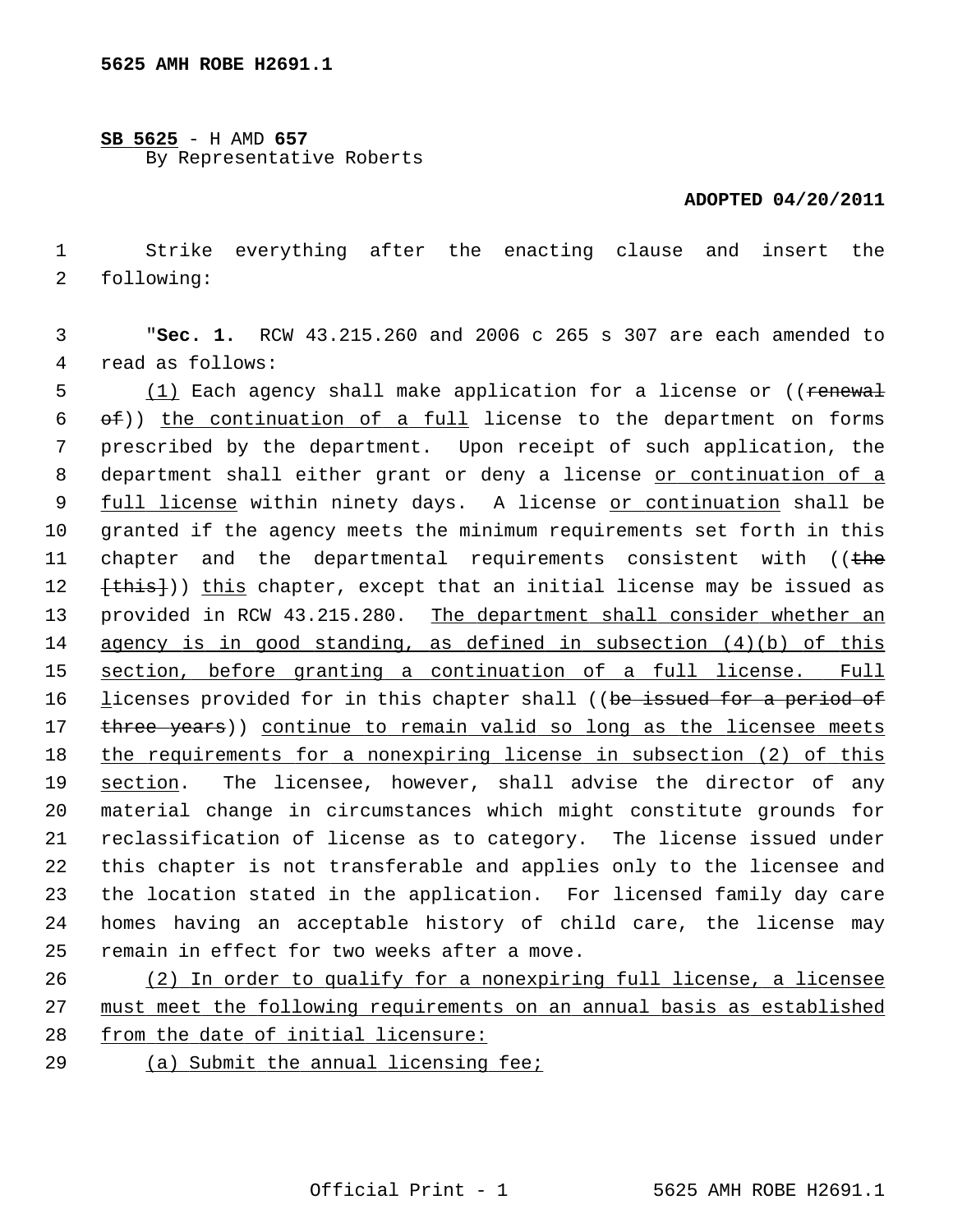| 1  | Submit a declaration to the department indicating the<br>(b)            |
|----|-------------------------------------------------------------------------|
| 2  | licensee's intent to continue operating a licensed child care program,  |
| 3  | or the intent to cease operation on a date certain;                     |
| 4  | (c) Submit a declaration of compliance with all licensing rules;        |
| 5  | and                                                                     |
| 6  | Submit background check applications<br>on the<br>schedule<br>(d)       |
| 7  | established by the department.                                          |
| 8  | (3) If a licensee fails to meet the requirements in subsection (2)      |
| 9  | of this section for continuation of a full license the license expires  |
| 10 | and the licensee must submit a new application for licensure under this |
| 11 | chapter.                                                                |
| 12 | $(4)(a)$ Nothing about the nonexpiring license process may interfere    |
| 13 | with the department's established monitoring practice.                  |
| 14 | (b) For the purpose of this section, an agency is considered to be      |
| 15 | in good standing if in the intervening period between monitoring visits |
| 16 | the agency does not have any of the following:                          |
| 17 | (i) Valid complaints;                                                   |
| 18 | (ii) A history of noncompliance related to those valid complaints       |
| 19 | or pending from prior monitoring visits; or                             |
| 20 | (iii) Other information that when evaluated would result in a           |
| 21 | finding of noncompliance with this section.                             |
| 22 | (c) The department shall consider whether an agency is in good          |
| 23 | standing when determining the most appropriate approach and process for |
| 24 | monitoring visits, for the purposes of administrative efficiency while  |
| 25 | protecting children, consistent with this chapter. If the department    |
| 26 | determines that an agency is not in good standing, the department may   |
| 27 | issue a probationary license, as provided in RCW 43.215.290.            |
|    |                                                                         |
| 28 | RCW 43.215.290 and 2006 c 265 s 310 are each amended to<br>Sec. $2.$    |
| 29 | read as follows:                                                        |

30 (1) The department may issue a probationary license to a licensee 31 who has had  $((a))$  an initial, expiring, or other license but is 32 temporarily unable to comply with a rule or has been the subject of 33 multiple complaints or concerns about noncompliance if:

34 (a) The noncompliance does not present an immediate threat to the 35 health and well-being of the children but would be likely to do so if 36 allowed to continue; and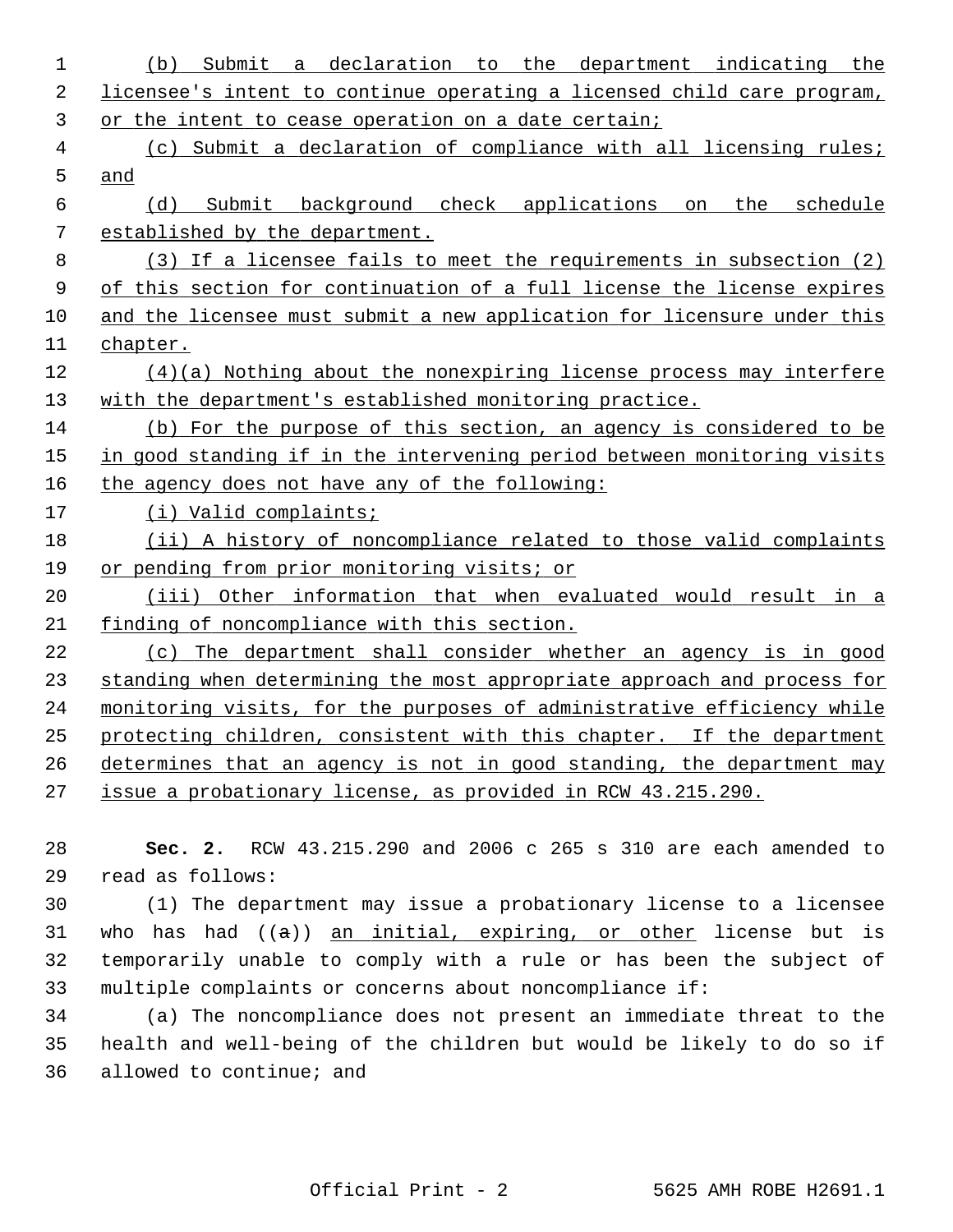1 (b) The licensee has a plan approved by the department to correct 2 the area of noncompliance within the probationary period.

 3 (2) Before issuing a probationary license, the department shall, in writing, refer the licensee to the child care resource and referral network or other appropriate resource for technical assistance. The department may issue a probationary license pursuant to subsection (1) of this section if within fifteen working days after the department has 8 sent its referral:

 9 (a) The licensee, in writing, has refused the department's referral 10 for technical assistance; or

11 (b) The licensee has failed to respond in writing to the 12 department's referral for technical assistance.

 (3) If the licensee accepts the department's referral for technical assistance issued under subsection (2) of this section, the department, the licensee, and the technical assistance provider shall meet within 16 thirty days after the licensee's acceptance. The licensee and the department, in consultation with the technical assistance provider, shall develop a plan to correct the areas of noncompliance identified 19 by the department. If, after sixty days, the licensee has not corrected the areas of noncompliance identified in the plan developed in consultation with the technical assistance provider, the department may issue a probationary license pursuant to subsection (1) of this 23 section.

24 (4) A probationary license may be issued for up to six months, and 25 at the discretion of the department it may be extended for an 26 additional six months. The department shall immediately terminate the 27 probationary license, if at any time the noncompliance for which the 28 probationary license was issued presents an immediate threat to the 29 health or well-being of the children.

30  $((+3))$  (5) The department may, at any time, issue a probationary 31 license for due cause that states the conditions of probation.

32  $((+4))$  (6) An existing license is invalidated when a probationary 33 license is issued.

 $34$  (( $\left(\frac{5}{7}\right)$ ) (7) At the expiration of the probationary license, the 35 department shall reinstate the original license for the remainder of 36 its term, issue a new license, or revoke the original license.

 $37$  (( $(6)$ )) (8) A right to an adjudicative proceeding shall not accrue 38 to the licensee whose license has been placed on probationary status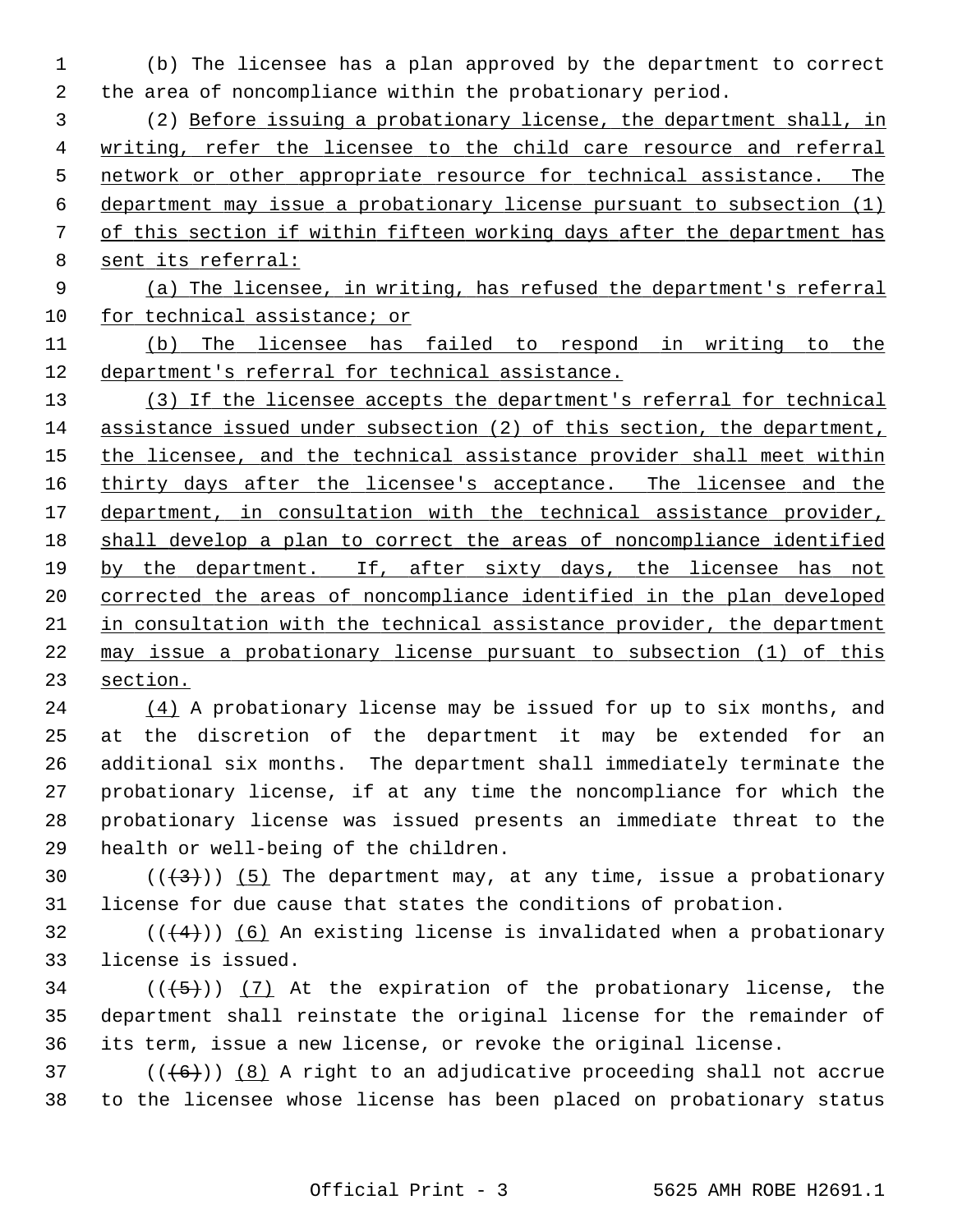1 unless the licensee does not agree with the placement on probationary 2 status and the department then suspends, revokes, or modifies the 3 license.

 4 **Sec. 3.** RCW 43.215.270 and 2006 c 265 s 308 are each amended to 5 read as follows:

 6 (1) If a licensee desires to apply for a renewal of its license, a 7 request for a renewal shall be filed ninety days before the expiration 8 date of the license. If the department has failed to act at the time 9 of the expiration date of the license, the license shall continue in 10 effect until such time as the department acts.

11 (2) License renewal under this section does not apply to 12 nonexpiring licenses described in RCW 43.215.260."

13 Correct the title.

EFFECT: (1) Clarifies that nothing about the nonexpiring license process shall interfere with the department's established monitoring practice.

(2) Defines an agency in good standing as one that does not have:

(a) Complaints;

(b) History of noncompliance related to those complaints or pending from prior monitoring visits; or

(c) Other information that when evaluated may result in a finding of noncompliance.

(3) Requires DEL to consider whether an agency is in good standing when determining the most appropriate approach and process for monitoring visits.

(4) Clarifies that the license renewal process does not apply to nonexpiring licenses.

(5) Clarifies that the DEL is authorized to issue a probationary license to an agency that is not in good standing.

(6) Requires the DEL to provide licensees who are not in good standing with a written referral to the child care resource and referral network or other appropriate resources for technical assistance prior to issuing a probationary license.

(7) Requires the DEL, the licensee, and the technical assistance provider to meet to develop a plan to correct the areas of noncompliance identified by DEL within thirty days after the licensee accepts the referral.

(8) Authorizes the DEL to issue a probationary license if:

(a) Within 15 working days after the department has sent its referral:

(i) The licensee has provided the DEL with written refusal of the referral; or